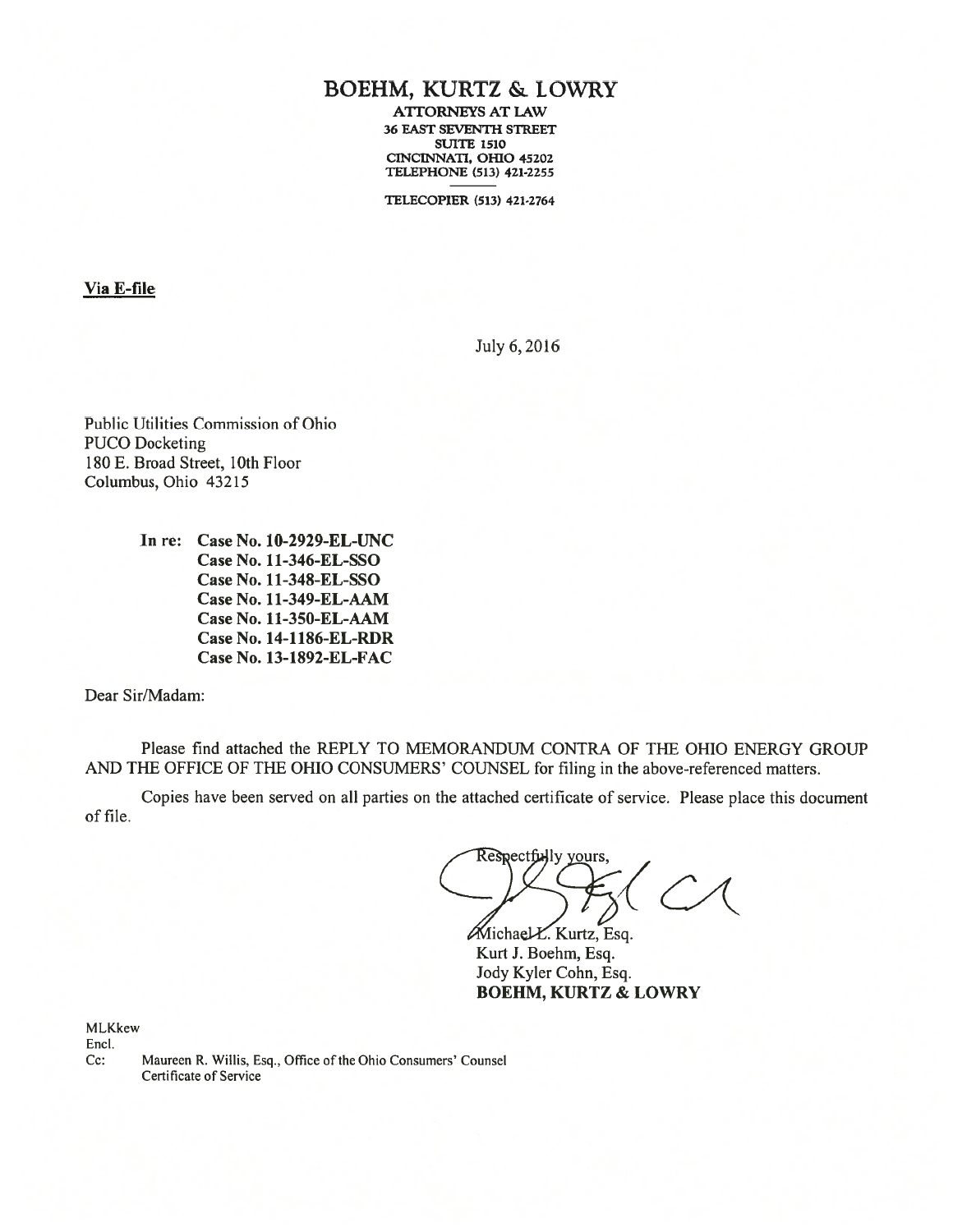### BEFORE THE PUBLIC UTILITIES COMMISSION Of OHIO

| In The Matter of the Commission Review of the :<br>Capacity Charges of Ohio Power Company and :<br>Columbus Southern Power Company.                                                                                                              |                                | Case No. 10-2929-EL-UNC                                 |
|--------------------------------------------------------------------------------------------------------------------------------------------------------------------------------------------------------------------------------------------------|--------------------------------|---------------------------------------------------------|
| In the Matter of the Application of Columbus<br>Southern Power Company and Ohio Power Company<br>for Authority to Establish a Standard Service Offer<br>Pursuant to Section 4928.143, Revised Code, in the<br>Form of an Electric Security Plan. | $\mathbf{r}$<br>$\ddot{\cdot}$ | Case No. 11-346-EL-SSO<br>Case No. 11-348-EL-SSO        |
| In the Matter of the Application of Columbus<br>Southern Power Company and Ohio Power Company<br>for Approval of Certain Accounting Authority.                                                                                                   | ÷<br>$\ddot{\phantom{a}}$      | <b>Case No. 11-349-EL-AAM</b><br>Case No. 11-350-EL-AAM |
| In the Matter of the Application of Ohio Power<br>Company to Adopt a Final Implementation Plan for<br>the Retail Stability Rider.                                                                                                                | $\cdot$                        | Case No. 14-1186-EL-RDR                                 |
| In the Matter of the Fuel Adjustment Clauses for Ohio<br>Power Company.                                                                                                                                                                          | $\ddot{\cdot}$                 | Case No. 13-1892-EL-FAC                                 |

## REPLY TO MEMORANDUM CONTRA OF THE OHIO ENERGY GROUP AND THE OFFICE OF THE OHIO CONSUMERS' COUNSEL

This case is supposed to be about rectifying the unlawful orders of the PUCO so that customers are not charged for unlawful transition charges by Ohio Power Company ("AEP Ohio," "Company," or 'Utility"). Instead, AEP Ohio is using this forum to try to extract more money from its customers. The PUCO should not let this happen.

The Ohio Energy Group ("OEG") and the Office of the Ohio Consumers' Counsel (collectively, "Joint Movants") submit this pleading to reply to the Memorandum Contra filed by AEP Ohio on June 29, 2016.' AEP Ohio claims that Joint Movants' Motion to Strike portions of the Allen Testimony should be denied because it is

<sup>&</sup>lt;sup>1</sup> Ohio Adm. Code 4901-1-12(2). While AEP Ohio's pleading is styled as a Reply, a portion of that pleading is a Memorandum Contra the Motion to Strike filed by Joint Movants on June 2,2 2016 ("Motion to Strike"). Accordingly, Joint Movants have <sup>a</sup> right to file <sup>a</sup> Reply to that portion of AEP Ohio's pleading.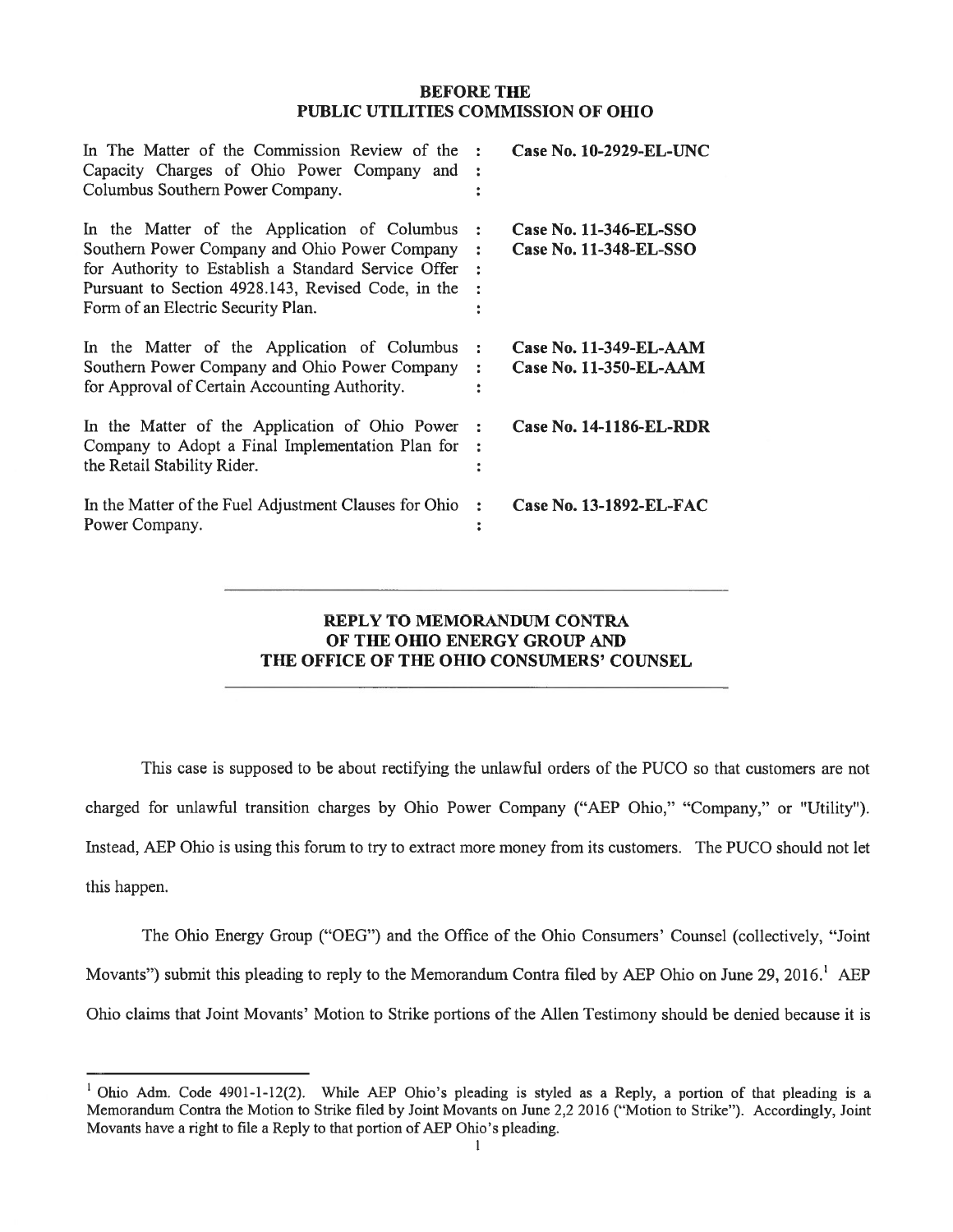based upon a misinterpretation of the Supreme Court of Ohio's recent rulings.<sup>2</sup> The Company also claims that the "after-the-fact" evidence introduced by AEP Ohio in the Allen Testimony should be admitted since it would be helpful to the PUCO in reaching its decision in this proceeding. Both of AEP Ohio's claims should be rejected.

AEP Ohio undertakes grea<sup>t</sup> effort to twist the <sup>p</sup>lain language of the Court's recent decisions in suppor<sup>t</sup> of its argumen<sup>t</sup> that the PUCO should retroactively increase customer rates by \$470 million. But the Company's interpretation simply does not square with the Court's explicit instructions to the PUCO. In AEP Ohio's view, because the Court ordered that customer rates to be offset by \$327 million in unlawful Retail Stability Rider ("RSR") charges, then, even though not ordered by the Court, it logically follows that the Company should ge<sup>t</sup> to retroactively increase customer rates by \$470 million through an adjustment to its final FRR capacity deferral balance as of May 31, 2015. This may be logical to AEP Ohio, but it is not the outcome mandated by the <sup>p</sup>lain language of the Court.

In the ESP II Appeal, the Court explicitly instructed the PUCO to "adjust the balance of the deferred capacity costs to eliminate the overcompensation of capacity revenue recovered through the nondeferral par<sup>t</sup> of the RSR during the ESP.  $"$ <sup>3</sup> The Court used such explicit language to make clear its mandate that the PUCO must prospectively remedy the harm done to AEP Ohio's customers. Contrary to AEP Ohio's insinuations.<sup>4</sup> the Court's choice to insert the phrase "adjust the balance of the deferred capacity costs" in that sentence did not mean that the PUCO should increase the current RSR charge. Indeed, the whole thrust of the Court's decision in the *ESP II Appeal* was to return to customers some of the unlawful charges that they had already paid to AEP Ohio. A PUCO decision ordering AEP Ohio to immediately cease collection of the RSR and to refund all RSR charge collected after June 1, <sup>2016</sup> (when the PUCO made the charges subject to refund) to customers would therefore be consistent with the Keco doctrine as promulgated by the Court.

<sup>&</sup>lt;sup>2</sup> In re Comm. Rev. of Capacity Charges of Ohio Power Co., Slip Opinion No. 2016-Ohio-1607 ("Capacity Charge Appeal"); In re: Application of Columbus S. Power Co., Slip Op. No. 2016-Ohio-1608 ("ESP II Appeal").

 $\frac{1}{3}$  In re: Application of Columbus S. Power Co., Slip Op. No. 2016-Ohio-1608 at ¶40.

<sup>&</sup>lt;sup>4</sup> AEP Ohio Reply at 6.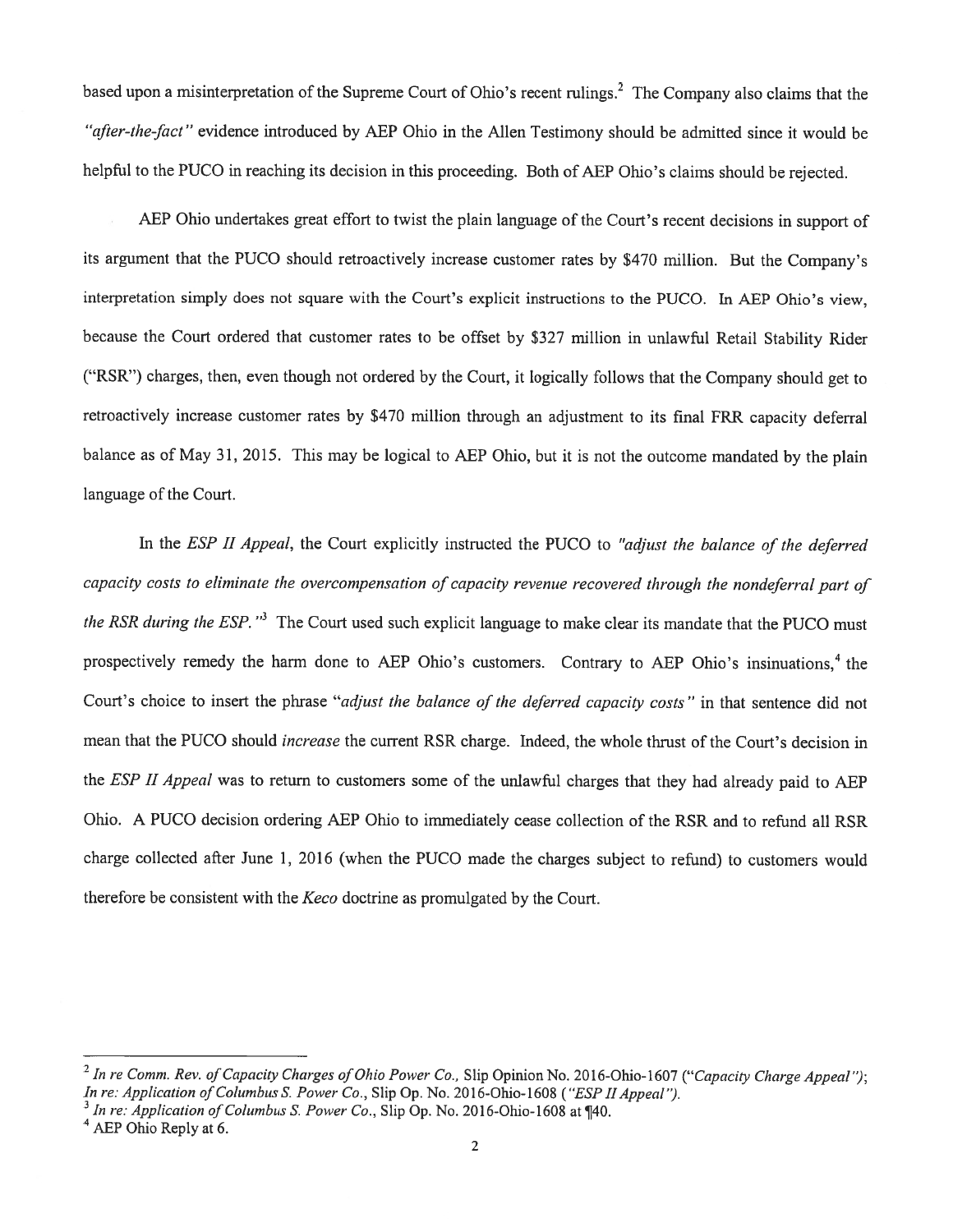The Court carved out no *Keco* exception in the *Capacity Charge Appeal*. There, the Court merely "direct[ed] the commission on remand to substantively address AEP's input arguments."<sup>5</sup> Nowhere did the Court instruct the PUCO to retroactively alter AEP Ohio's final FRR capacity balance as of May 31, <sup>2015</sup> or to retroactively increase the RSR charge by \$470 million. The Court simply asked the PUCO for more explanation regarding the basis for accepting Staff's input assumptions over AEP Ohio's input assumptions. While implementing the Court's mandate may result in little more than an academic exercise with respec<sup>t</sup> to the energy credit issue, the Court's decision to remand simply stresses that the PUCO must sufficiently address parties' arguments in its orders. The PUCO should not indulge AEP Ohio's improper attempt to broadly expand the scope of the remand in contravention of the Keco prohibition on retroactive ratemaking in this proceeding. Because the PUCO can satisfy the Court's remand instructions in the Capacity Charge Appeal by simply following the Court's directive to "substantively address AEP's input arguments," the portions of the Allen Testimony proposing to retroactively increase customer rates by \$470 are irrelevant to these proceedings and should be stricken.

AEP Ohio complains that denying its proposed retroactive rate increase would be "completely arbitrary" and patently unfair."<sup>6</sup> AEP Ohio is wrong. Complying with Ohio law is neither unfair nor arbitrary. But it would be arbitrary and patently unfair for customers to pay \$470 million in increased RSR charges when the Court specifically instructed the PUCO to *decrease* those charges. And such an outcome would almost certainly pu<sup>t</sup> these issues back before the Court. Moreover, AEP Ohio's customers have paid over \$400 million in patently unfair charges in the past without remedy due to the Keco doctrine. That doctrine precluded a refund of \$63 million to customers stemming from AEP Ohio's first ESP case.<sup>7</sup> And *Keco's* prohibition on retroactive ratemaking foreclosed customers from receiving <sup>a</sup> refund of \$368 million in unlawful provider-of-last-resort charges collected by AEP Ohio.<sup>8</sup> Applying *Keco* with equal force to AEP Ohio is thus consistent with principles of fairness and consistency.

<sup>&</sup>lt;sup>5</sup> In re Comm. Rev. of Capacity Charges of Ohio Power Co., Slip Opinion No. 2016-Ohio-1607at [57. <sup>6</sup> AEP Ohio Reply at 8.

 $^7$  In re Application of Columbus S. Power Co., 128 Ohio St.3d 512, 2011-Ohio-1788, 947 N.E.2d 655.

<sup>&</sup>lt;sup>8</sup> In re Application of Columbus S. Power Co., 138 Ohio St.3d 448, 2014-Ohio-462, 8 N.E.3d 863 at  $\sqrt{ }$  56.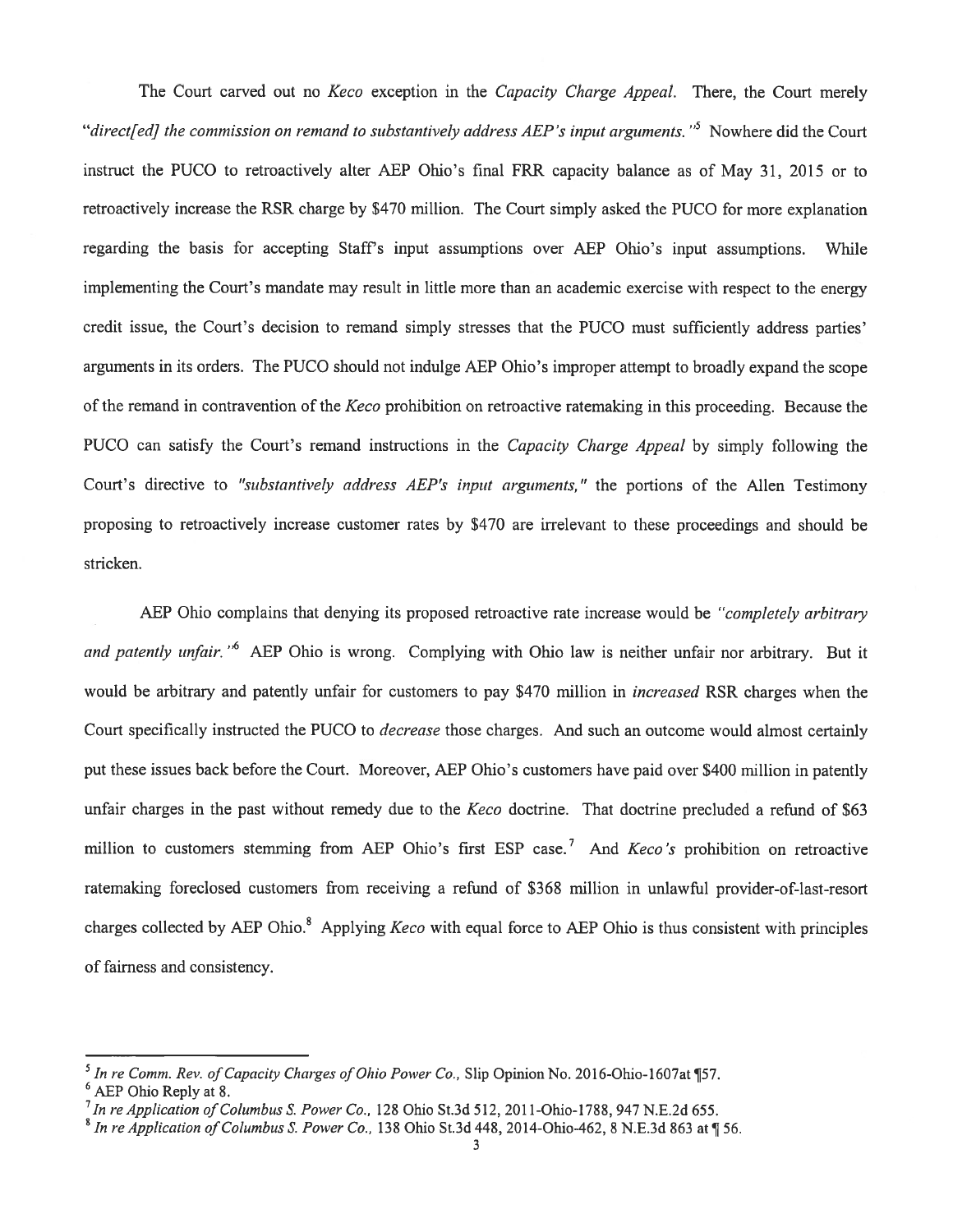With respect to the "*after-the-fact*" evidence presented in the Allen Testimony, AEP Ohio claims that such evidence would be helpful to the PUCO in resolving these proceedings. Yet as Joint Movants previously stated, allowing the disputed evidence in the record would establish <sup>a</sup> dangerous precedent whereby parties could continually seek to revisit PUCO decisions rendered years before based upon post-decision data. This outcome would be contrary to *Keco* and its progeny and would invite perpetual litigation and rate uncertainty in Ohio.

WHEREFORE, for the foregoing reasons, the Commission should strike the portions of the Allen Testimony related to AEP Ohio's proposal to retroactively increase customer rates by \$470 million, including those portions relying upon improper "after-the-fact" evidence.

Respectfully submitted,

Michael L. Kurtz, Esq. Kurt J. Boehm, Esq. Jody Kyler Cohn, Esq. BOEHM, KURTZ & LOWRY 36 East Seventh Street, Suite 1510 Cincinnati, Ohio 45202 Ph: (513)421-2255 Fax: (513)421-2764 E-Mail: mkurtz@BKLlawfirm.com kboehm(4BKLlawfirm.com ikylercohn@BKLlawfirm.com

## COUNSEL FOR THE OHIO ENERGY GROUP

Mameen KWilles/Kew

Bruce J. Weston OHIO CONSUMERS' COUNSEL

Maureen R. Willis, Counsel of Record Terry L. Etter Assistant Consumers' Counsel Office of the Ohio Consumers' Counsel 10 West Broad Street, Suite 1800 Columbus, Ohio 43215-3485  $(614)$  466-9567 – Willis (614) 466-7964 — Etter Maureen.willis@occ.ohio.gov Terry.etter@occ.ohio.gov

### COUNSEL FOR THE OFFICE OF THE OHIO July 6, 2016 **CONSUMERS' COUNSEL**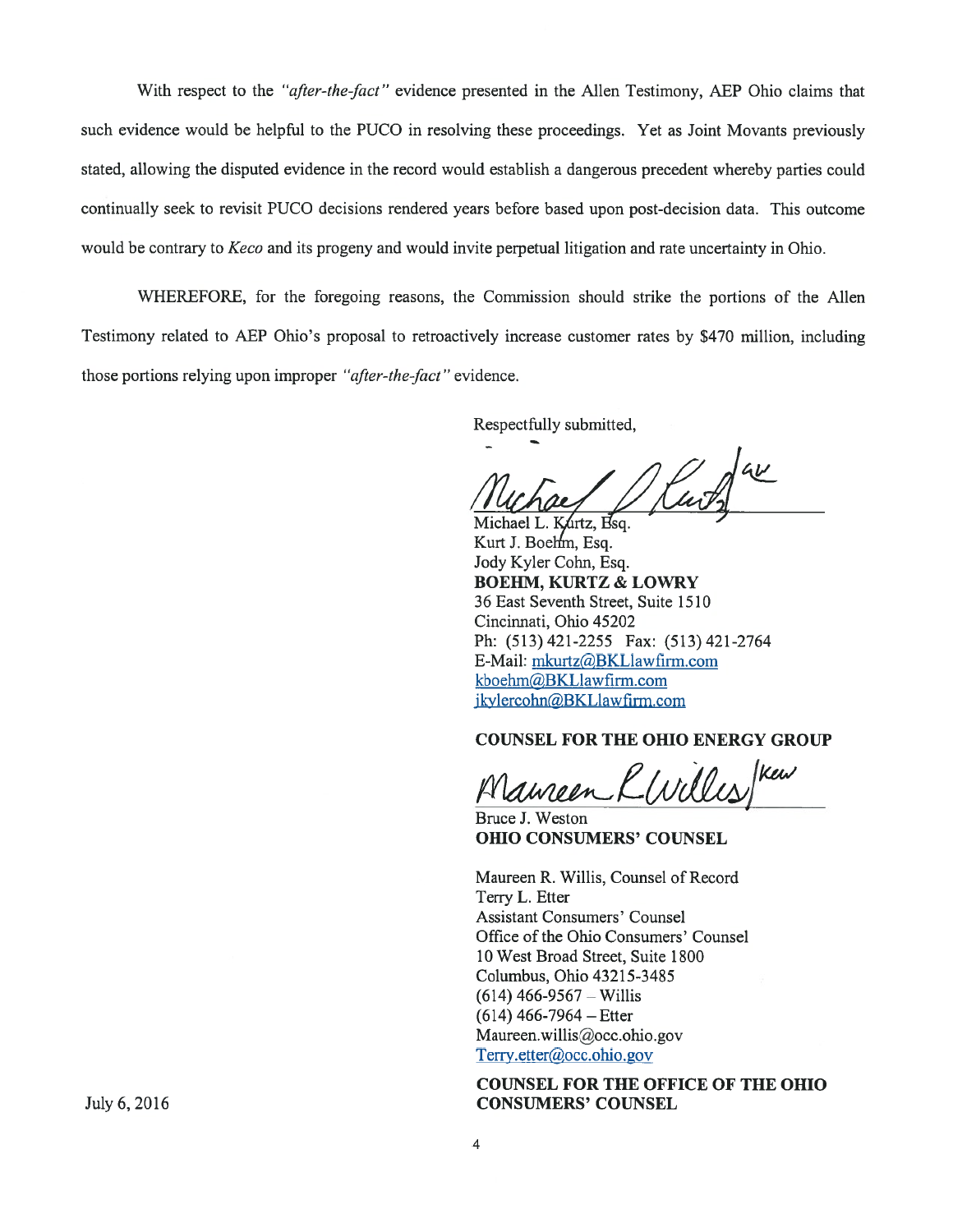#### CERTIFICATE OF SERVICE

In accordance with Rule 4901-1-05, Ohio Administrative Code, the PUCO's e-filing system will electronically serve notice of the filing of this document on the parties referenced on the service list of the docket card who have electronically subscribed to this case. In addition, the undersigned certifies that <sup>a</sup> courtesy copy of the foregoing document is also being served (via electronic mail) on the  $6<sup>th</sup>$  day of July, 2016 to the persons listed below.

Michael L Kurtz, Esq. Kurt J. Boehm, Esq. Jody Kyler Cohn, Esq.

aaragona@eimerstahl.com; emma.hand@snrdenton.com; aehaedt@jonesday.com; etter@occ.state.oh.us; afreifeld@viridityenergy.com; fdarr@mwncmh.com; Amy.spiller@duke-energy.com; gary.a.jeffries@dom.com; Bojko@carpenterlipps.com; example and provide the exposure of the exponent of the exponent of the exponent of the exponent of the exponent of the exponent of the exponent of the exponent of the exponent of the exponent of campbell@whitt-sturtevant.com;<br>
arthur.beeman@snrdenton.com;<br>
Greg.Price@puc.state.oh.us: arthur.beeman@snrdenton.com; Greg.Price@puc.state.oh.us; bakahn@vorys.com; gregory.dunn@icemiller.com bakahn@vorys.com; gregory.dunn@icemiller.com; gregory.dunn@icemiller.com; gregory.dunnicemiller.com; greta.see@puc.state.oh.us: BarthRoyer@aol.com; greta.see@puc.state.oh.us; bkelly@cpv.com; gluestate.oh.us; gluestruccial vorvs.com bkelly@cpv.com;<br>cblend@porterwright.com;<br>glpetrucci@vorys.com<br>glpetruccide="sethomas@gtpowergrou bmcmahon@emh-law.com;<br>bpbarger@bcslawyers.com;<br>havdenm@firstenergy.com; din stopher.miller@icemiller.com;<br>christopher.miller@icemiller.com;<br>clinton vince@spreenton.com;<br>clinton vince@spreenton.com;<br>clinton vince@spreenton.com; clinton.vince@snrdenton.com; cmontgomery@bricker.com; Jeanne.Kingery@duke-energy.com; cmooney@ohiopartners.org jeff.jones@puc.state.oh.us; cynthia.a.fonner@constellation.com; jestes@skadden.com; dakutik@jonesday.com; ihummer@uaoh.net: dakutik@jonesday.com;<br>dan.barnowski@snrdenton.com;<br>ikooner@hess.com;<br>ikooner@hess.com; dan.barnowski@snrdenton.com;<br>
Dan.Johnson@puc.state.oh.us;<br>
Dane.Stinson@baileycavalieri.com;<br>
Daniel.Shields@puc.state.oh.us;<br>
dboehm@BKLlawfirm.com;<br>
drinebolt@ohiopartners.org;<br>
divideological computers.org;<br>
divideolog David.fein@constellation.com; Jonathan.Tauber@puc.state.oh.us; dconway@porterwright.com; joseph.clark@directenergy.com; dparram@taftlaw.com; joliker@igsenergy.com;<br>dianne.kuhnell@duke-energy.com; judi.sobecki@DPLINC.com; dianne.kuhnell@duke-energy.com; djmichalski@hahnlaw.com;<br>dmeyer@kmklaw.com; keith.nusbaum@snrdenton.com;<br>kern@occ.state.oh.us; dmeyer@kmklaw.com;<br>Doris.McCarter@puc.state.oh.us;<br>  $\frac{1}{2}$  kem@occ.state.oh.us;<br>  $\frac{1}{2}$  kemerry@bess.com; Doris.McCarter@puc.state.oh.us;<br>Dorothy.corbett@duke-energy.com;<br>doug.bonner@snrdenton.com;<br>dstahl@eimerstahl.com;<br>dstahl@eimerstahl.com;<br>dsullivan@nrdc.org;<br>dsullivan@nrdc.org; eisenstatl@dicksteinsharpiro.com;<br>
Elizabeth watts@duke.energy.com;<br>
Kwatson@cloppertlaw.com;<br>
kwatson@cloppertlaw.com; Elizabeth.watts@duke-energy.com;

gthomas@gtpowergroup.com; bpbarger@bcslawyers.com;<br>
callwein@wamenergylaw.com;<br>
carolyn.flahive@thompsonhine.com;<br>
carolyn.flahive@thompsonhine.com;<br>
cathy@theoec.org;<br>
cendsley@ofbf.org;<br>
cendsley@ofbf.org;<br>
holly@raysmithlaw.com;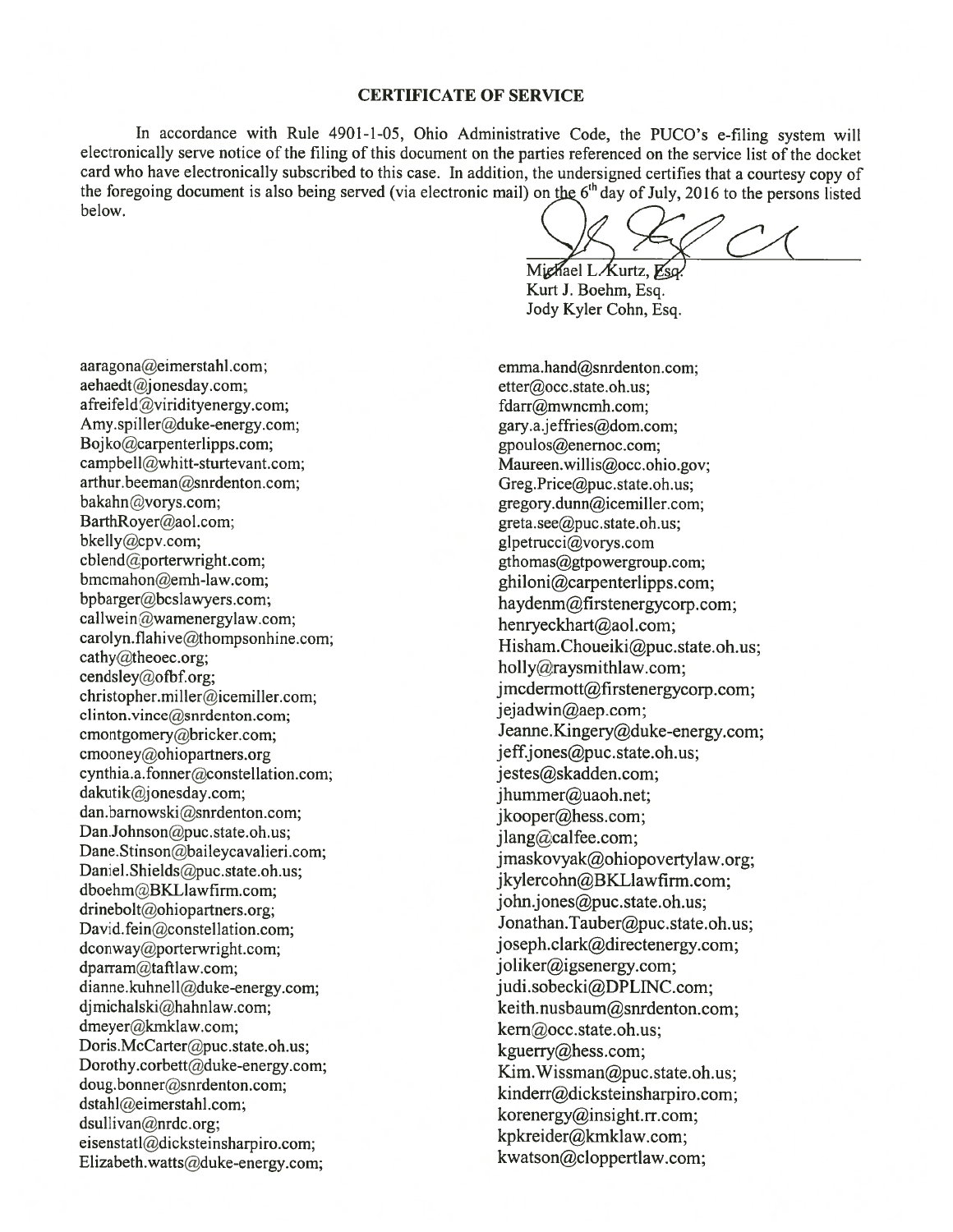laurac@chappelleconsulting.net; trent@theoec.org; lehfeldtr@dicksteinsharpiro.com; tsantarelli@elpc.org;  $1$ kalepsclark@vorys.com; tsiwo@bricker.com; tsiwo@bricker.com; tsiwo@bricker.com; tsiwo@bricker.com; tsiwo@bricker.com; tsiwo@bricker.com; tsiwo@bricker.com; tsiwo@bricker.com; tsiwo@bricker.com; tsiwo@bricker.com; tsiwo@ lmcbride@calfee.com; Werner.margard@ohioattorneygeneral.gov;<br>malina@wexlerwalker.com; whitt@whitt-sturtevant.com; malina@wexlerwalker.com;<br>mkurtz@BKLlawfirm.com;<br>william.wright@ohioattorney mjsettineri@vorys.com; wmassey@cov.com; Michael.dillard@thompsonhine.com; yost@occ.state.oh.us; mpritchard@mwncmh.com; zkravitz@cwslaw.com matt@matthewcoxlaw.com; mchristensen@co1umbus1aw.org; msmalz@ohiopovertylaw.org; mwamock@bricker.com; ned.ford@fuse.net; ohioesp2@aep.com; paul.wight@skadden.com; pfox@hilliardohio.gov; Philip. Sineneng@ThompsonHine.com; Randall.griffin@DPLINC.com; rburke@cpv.com; ricks@ohanet.org; rihart@hahnlaw.com; rmason@ohiorestaurant.org; ascenzo@duke-energy.com; rremington@hahnlaw.com; rsugarman@keglerbrown.com; sam@mwncmh.com; sandy.grace@exeloncorp.com; Sarah.Parrot@puc.state.oh.us; sbruce@oada.com; small@occ.state.oh.us; ssalarnido@cloppertlaw.com; ssolberg@eimerstahl.com; stephanie.chmiel@thompsonhine.com; smhoward@vorys.com; Stephen.chriss@wal-mart.com; stnourse@aep.com; steven.beeler@puc.state.oh.us; swolfe@viridityenergy.com; talexander@calfee.com; Stephen.Reilly@puc.state.oh.us; Tammy.Turkenton@puc.state.oh.us; terrance.mebane@thompsonhine.com; terry.etter@occ.ohio.gov; Thomas.Lindgren@ohioattomeygeneral.gov; thomas.mcnamee@ohioattomeygeneral.gov; thompson@whitt-sturtevant.com; tlindsey@uaoh.net; toddm@wamenergylaw.com; todonnell@bricker.com; tdougherty@theOEC.org:

william.wright@ohioattorneygeneral.gov;